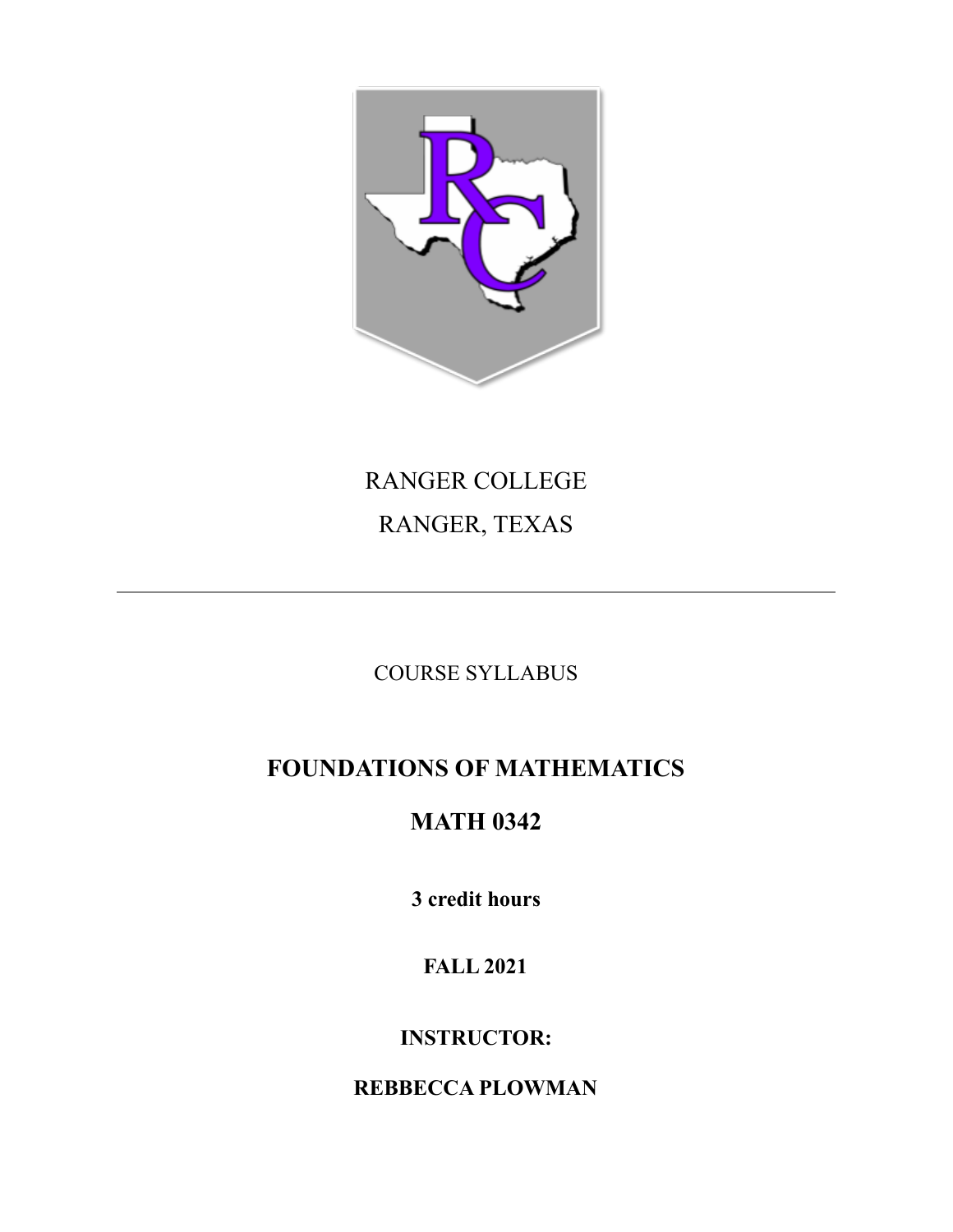#### MATH 0342

INSTRUCTOR: Rebbecca Plowman EMAIL: rplowman@rangercollege.ede OFFICE: Stephenville Faculty Offices and Elsom Building Rm 6, Ranger Campus PHONE: 254-595-2008 (text before calling) HOURS: Main Campus: M/W 8:40 to 9:10am and 1:40 to 2:40pm Erath Center: T/TH 8:30 to 10:30 and Tues 1:30 to 3:00

#### **I. Texas Core Curriculum Statement of Purpose**

Through the Texas Core Curriculum, students will gain a foundation of knowledge of human cultures and the physical and natural world, develop principles of personal and social responsibility for living in a diverse world, and advance intellectual and practical skills that are essential for all learning.

#### **II. Course Description**

0342 – Foundations of Math I (3-0) 32.0104.51 19 This course is an academic resource for students enrolled in the STAT path or quantitative literacy path. Its purpose is to help the student prepare to meet the requirements of the Texas Success Initiative, and to help the student gain the skills necessary to be successful in mathematics classes at the college level. Students are placed in it based on holistic placement procedures of both quantitative and qualitative data, including, but not limited to: TSI scores, high school GPA, prior coursework, motivation, and TSI diagnostic profiles. Students in this course are advised to enroll concurrently in MATH 1332 or 1342. This course is non-transferable college credit and may not be counted or used as hours towards graduation. Course content includes: reviewing of factoring and special structures; functions and equations as followings; rational, radical, root, and quadratics; systems of linear equations and inequalities in two and three variables; and non-linear inequalities. Credit 3 semester hours

#### **III. Required Background or Prerequisite**

Student has credit for Algebra I and Algebra II and has met the passing standard for the Algebra I End of Course exam. The student has also scored less than a 340 on the TSI.

#### **IV. Required Textbook and Course Materials**

- Lumen Learning: Developmental Math Emporium (ebook)
- Handheld calculator (TI-30XS, TI-30, or TI-84 are recommended).
- Notes printed from Blackboard

#### **V. Course Purpose**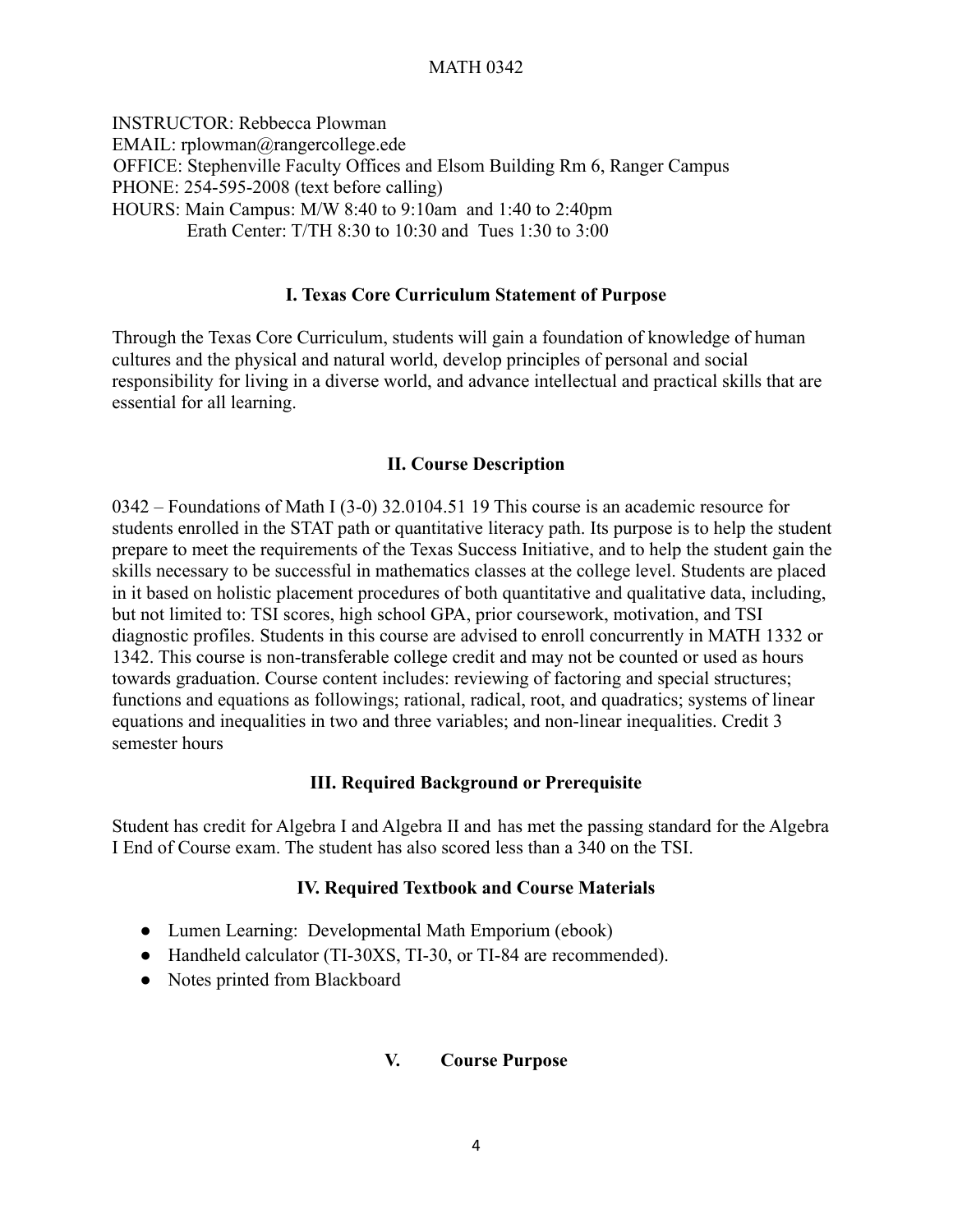Courses in Mathematics focus on quantitative literacy in logic, patterns, and relationships. Courses involve the understanding of key mathematical concepts and the application of appropriate quantitative tools to everyday experience.

At the completion of this course, the student should be prepared to succeed in Statistics, Contemporary Mathematics, or Intermediate Algebra.

#### **VI. Learning Outcomes**

Upon successful completion of this course, students will:

- 1. Use appropriate symbolic notation and vocabulary to communicate, interpret, and explain mathematical concepts.
- 2. Define, represent, and perform operations on real numbers, applying numeric reasoning to investigate and describe quantitative relationships and solve real world problems in a variety of contexts.
- 3. Use algebraic reasoning to solve problems that require ratios, rates, percentages, and proportions in a variety of contexts using multiple representations.
- 4. Apply algebraic reasoning to manipulate expressions and equations to solve real world problems.
- 5. Use graphs, tables, and technology to analyze, interpret, and compare data sets.
- 6. Construct and use mathematical models in verbal, algebraic, graphical, and tabular form to solve problems from a variety of contexts and to make predictions and decisions.

#### **VII. Core Objectives**

This course meets the following of the six Core Objectives established by Texas:

- ☒ **Critical Thinking Skills (CT) –** Creative thinking, innovation, inquiry, and analysis; evaluation and synthesis of information
- ☒ **Communication Skills (COM) –** effective development, interpretation and expression of ideas through written, oral, and visual communication
- $\boxtimes$  **Empirical and Quantitative Skills (EQS)** The manipulation and analysis of numerical data or observable facts resulting in informed conclusions
- $\boxtimes$  **Teamwork (TW)** The ability to consider different points of view and to work effectively with others to support a shared purpose or goal
- ☐ **Social Responsibility (SR) –** Intercultural competence, knowledge of civic responsibility, and the ability to engage effectively in regional, national, and global communities
- $\boxtimes$  **Personal Responsibility (PR)** The ability to connect choices, actions, and consequences to ethical decision-making

#### **VIII. Methods of Instruction**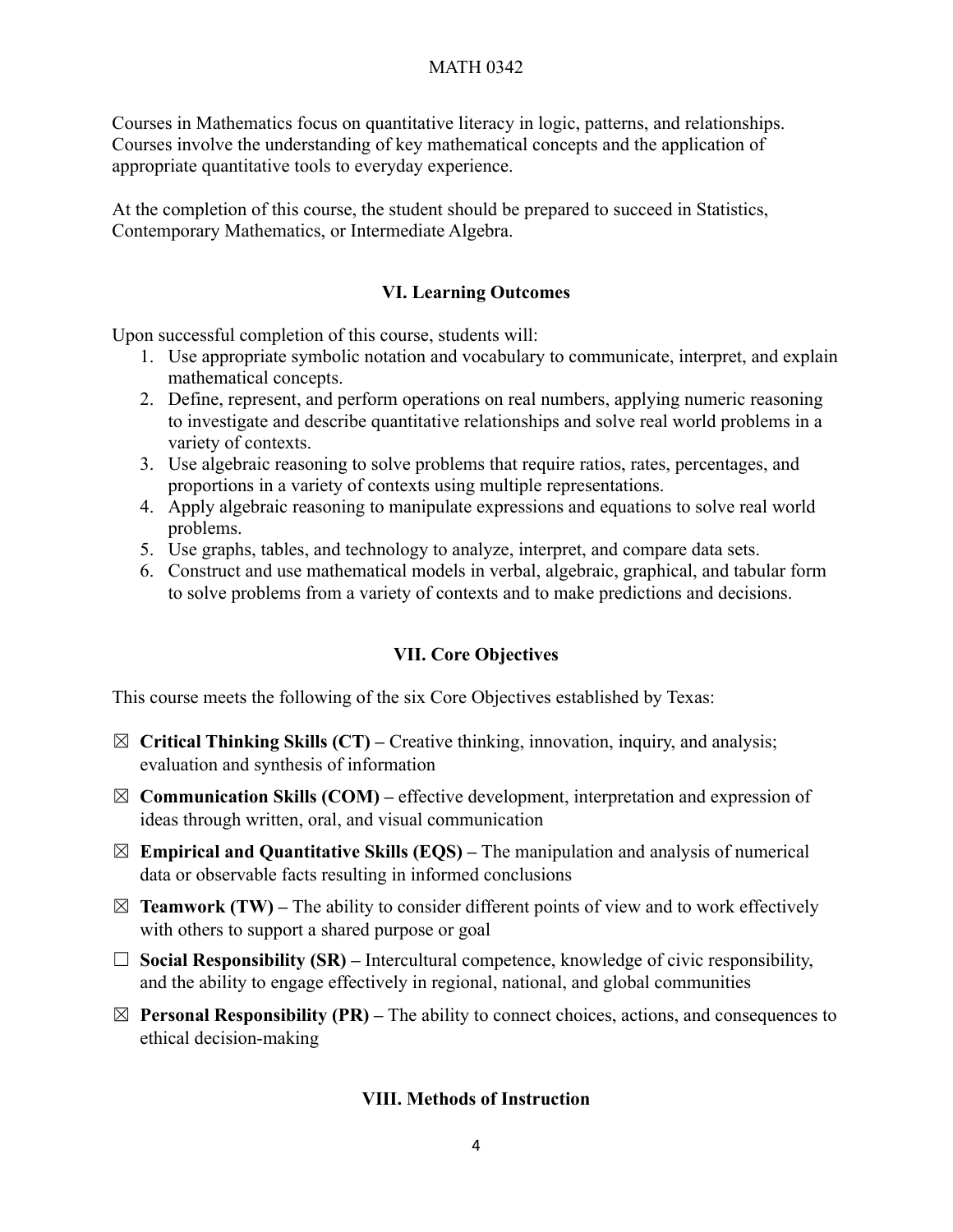The instructional delivery of this class may be face-to-face, online, or hybrid. Students may be expected to watch instructional videos outside class, attend Zoom class sessions, work in groups via Zoom, or attend regular class in person. Students are also expected to complete assignments online through Blackboard and Pearson.

#### **IX. Methods of Assessment**

In order to be successful in Foundations of Math, a student must achieve a 70% OR successfully pass the TSI Math assessment. Failure to obtain either academic stipulation will result in repeating the course**.**

You overall grade will be composed as follows:

**5% - In class Participation:** You will be encouraged to work on problems in class. This portion of your grade will be determined by your attendance and participation. Refusal to work on in class problems will result in no credit in this category.

**25% - Homework:** Homework will be accessed through the Unit modules in Blackboard. You will be given unlimited attempts on homework. You will have two weeks to complete the homework.

**20% - Unit Quiz:** After most Units are covered, you will have a short quiz. The quiz will be available through the Unit modules in Blackboard. The quizzes will be timed for 30 minutes and you will have only 2 attempts per question. You will have two weeks to complete the quizzes.

**25% - Exams:** There will be two in class paper exams. On the exams, your grade will be determined by your work shown and your final answer.

**25% - Final Exam:** The final exam will be cumulative. The final exam will be a multiple choice paper exam, if possible.

Grading scale:  $A = 90-100\%$   $B = 80-89$   $C = 70-79$   $D = 60-69$   $F = Below 60$ 

#### **X. Course/Classroom Policies**

**Class participation** is strongly encouraged for optimal learning. **Absences –** A student WILL be dropped from the course after the sixth absence from class. **Make up assignments –** Make up assignments will be given on a case-by-case basis. **Test Corrections –** No test corrections will be given unless otherwise stated by instructor.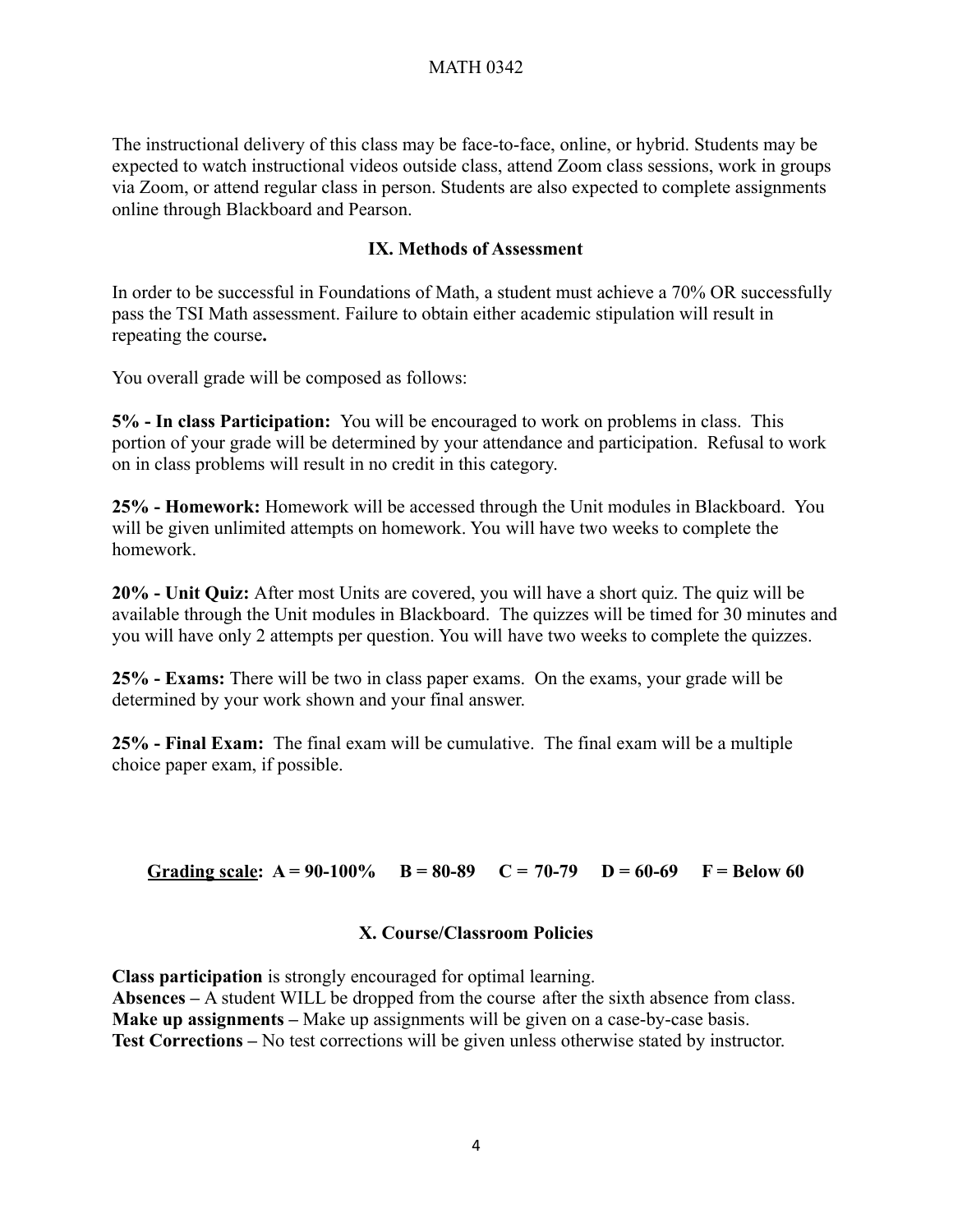#### MATH 0342

**Homework –** Homework due dates will not be extended. Anything completed after the initial due date has a 10% late penalty deducted.

**Tests –** Tests may be administered in class or online. You will know ahead of time which method is being used. No cell phones may be used on the test. If a student is caught using a cell phone, the instructor may take the test and deduct points from the score.

**Academic Dishonesty** - A student found to be cheating or copying on an exam or quiz will be given a grade of "0". Repeated acts of cheating may result in being dropped from class with a grade of "F".

**Student Behavior** - Students will behave as mature adults and exhibit proper classroom decorum. Students will not cause any distractions that might prevent other students from learning. Students that deviate from this policy will not be permitted to remain in class.

**Cell phones** - students are encouraged to step outside when receiving phone calls. Cell phones CANNOT be used on a test and are discouraged during notes and practice.

Calculators – please purchase a handheld calculator to use in class (you may <u>not</u> use your phone as a calculator). A TI-84+ is recommended for use in this class. If you cannot purchase your own calculator, you may borrow one from the school.

**Available Support Services** - the Learning Resource Center has books, videos, and computer software that may be used as a supplement for this class. Tutors are also available (see counselor).

Instructions and assessment methods may change due to complications caused by the ongoing Covid-19 pandemic.

| Week              | Material                            |
|-------------------|-------------------------------------|
| Week 1:Aug 23rd   | <b>Fractions</b>                    |
| Week 2: Aug 30th  | <b>Probability Basics</b>           |
| Week 3: Sept 7th  | <b>Monday: No Class (Labor Day)</b> |
|                   | <b>Basic Statistics</b>             |
| Week 4: Sept 13th | Integers                            |
| Week 5: Sept 20th | <b>Order of Operations</b>          |
|                   | Exam 1-Sept 22nd                    |

#### **XI. Course Outline/Schedule**